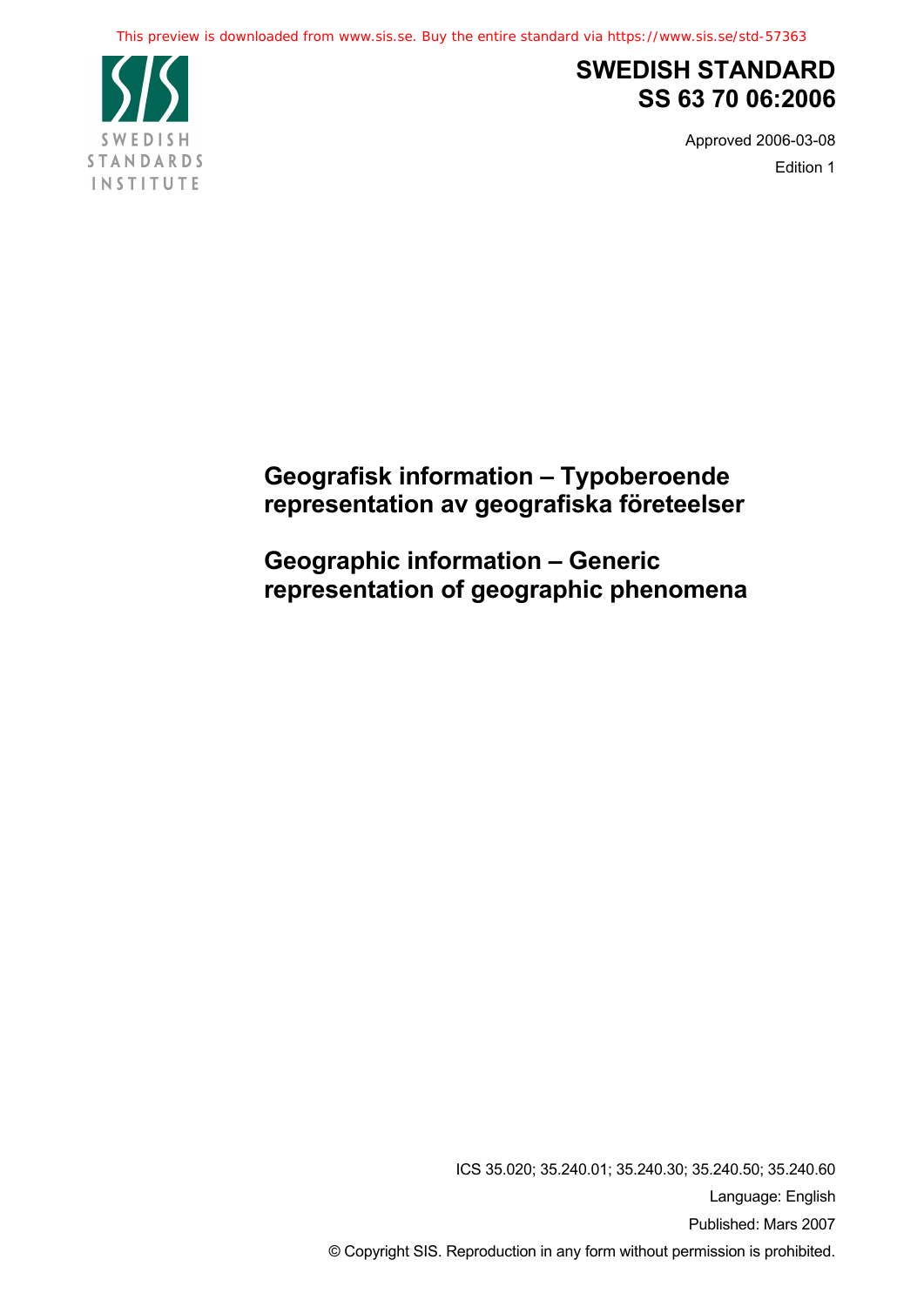The Swedish Standard SS 63 70 06:2006 was 2006-03-08 approved and published in Swedish. This document contains a English language version of SS 63 70 06:2006. The two versions are valid in parallel.

Standarden SS 63 70 06:2006 fastställdes 2006-03-08 och har utgivits i svensk språkversion. Detta dokument återger SS 63 70 06:2006 i engelsk språkversion. De båda språkversionerna gäller parallellt.

Upplysningar om **sakinnehållet** i standarden lämnas av SIS, Swedish Standards Institute, telefon 08 - 555 520 00.

Standarder kan beställas hos SIS Förlag AB som även lämnar **allmänna upplysningar** om svensk och utländsk standard. *Postadress*: SIS Förlag AB, 118 80 STOCKHOLM *Telefon*: 08 - 555 523 10. *Telefax*: 08 - 555 523 11 *E-post*: sis.sales@sis.se. *Internet*: www.sis.se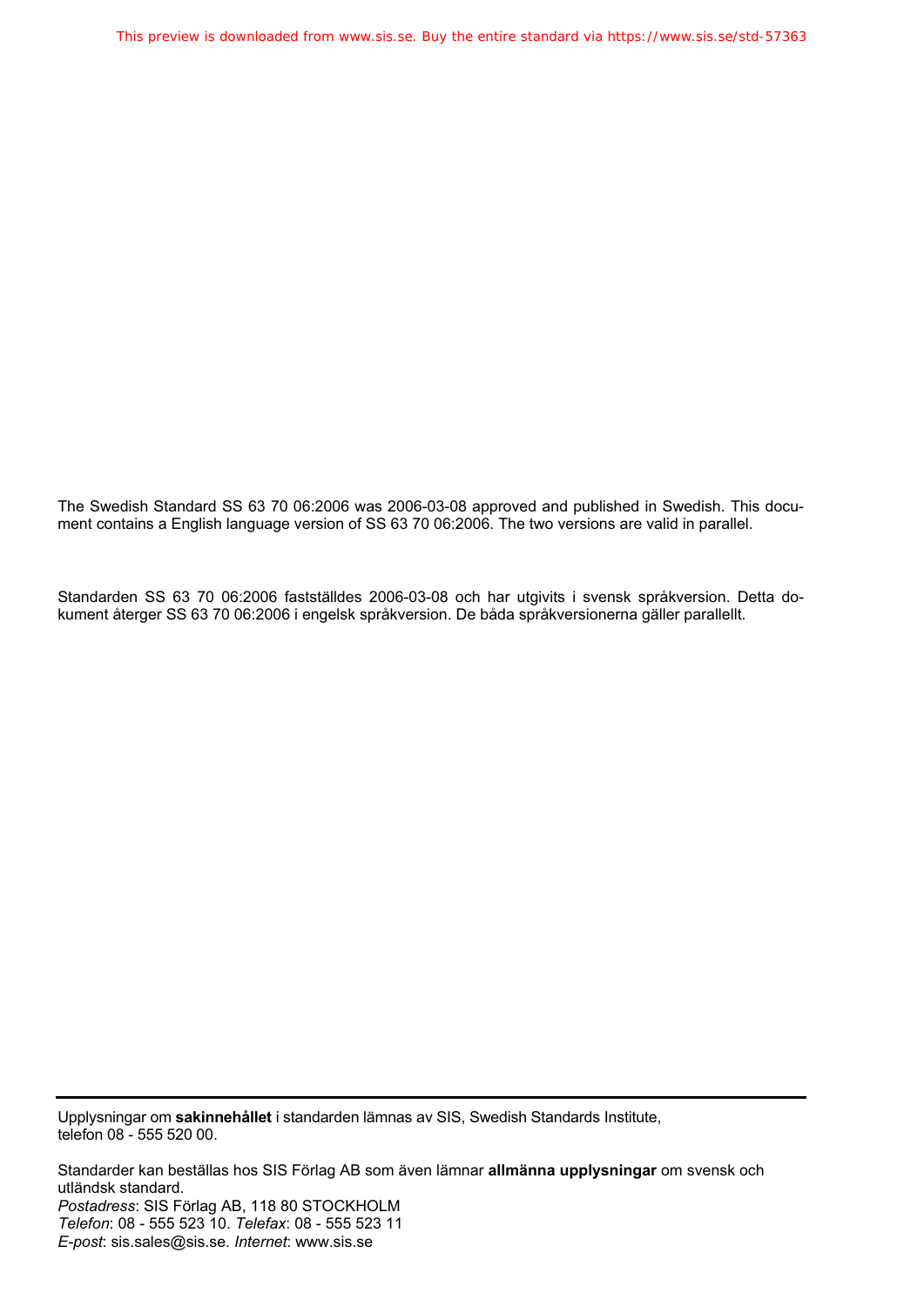# **Contents**

| 0<br>0.1<br>0.2<br>0.3<br>0.4<br>0.5<br>0.6   | The relationship between this standard and ISO 19110 Methodology for feature cataloguing  5 |  |  |  |
|-----------------------------------------------|---------------------------------------------------------------------------------------------|--|--|--|
| 1                                             |                                                                                             |  |  |  |
| 2                                             |                                                                                             |  |  |  |
| 3                                             |                                                                                             |  |  |  |
| 4<br>4.1<br>4.2                               |                                                                                             |  |  |  |
| 5<br>5.1<br>5.2<br>5.3<br>5.4                 |                                                                                             |  |  |  |
| A.1<br>A.2<br>A.3<br>A.4<br>A.5<br>A.6<br>A.7 |                                                                                             |  |  |  |
| B.1<br>B.2                                    |                                                                                             |  |  |  |
|                                               |                                                                                             |  |  |  |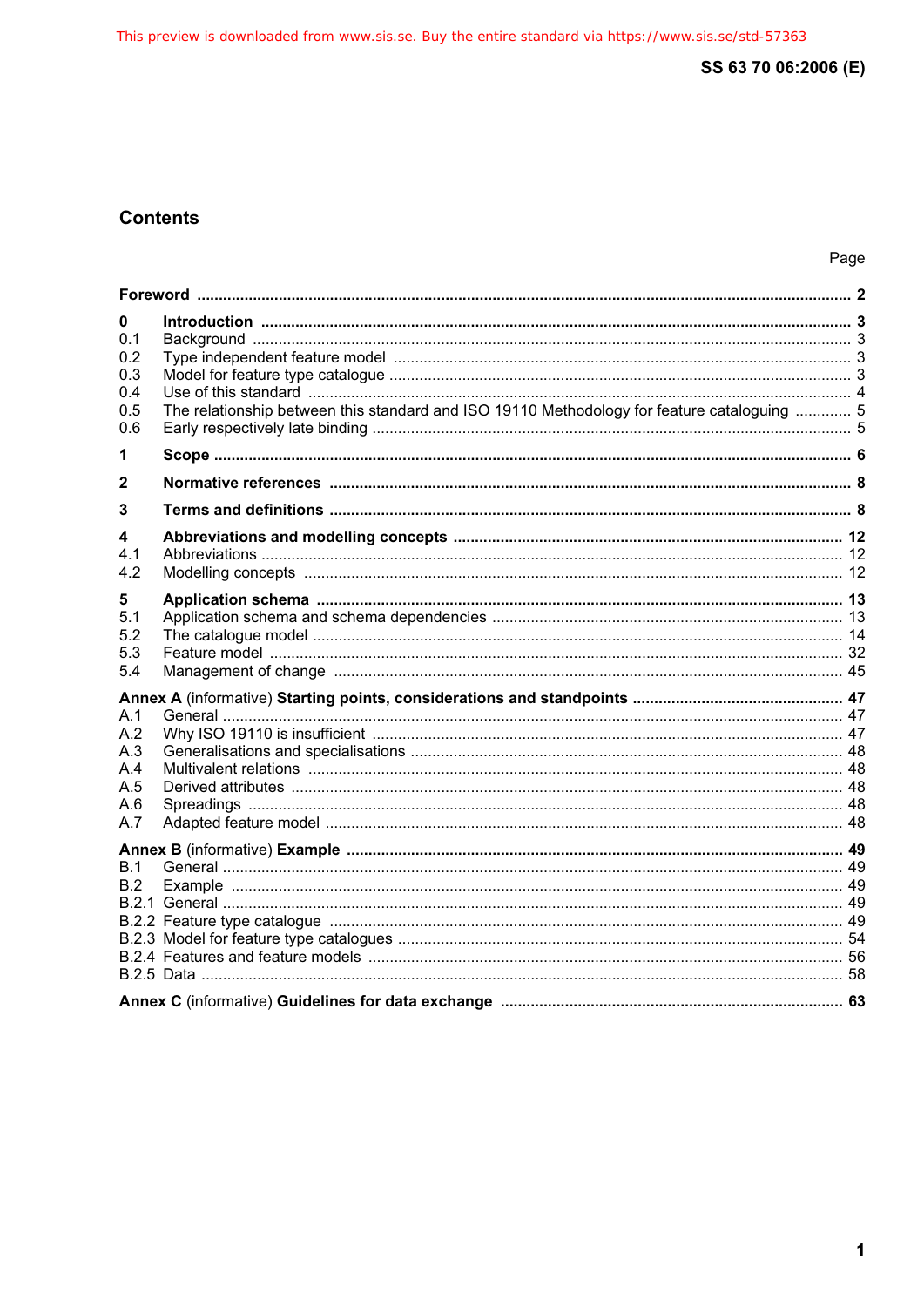# **Foreword**

SS 63 70 06 Geographic information – Generic representation of geographic features was composed by the technical committee SIS/TK 323 Framework for geographic information. TK 323 is part of the project area Stanli within SIS, Swedish Standards Institute.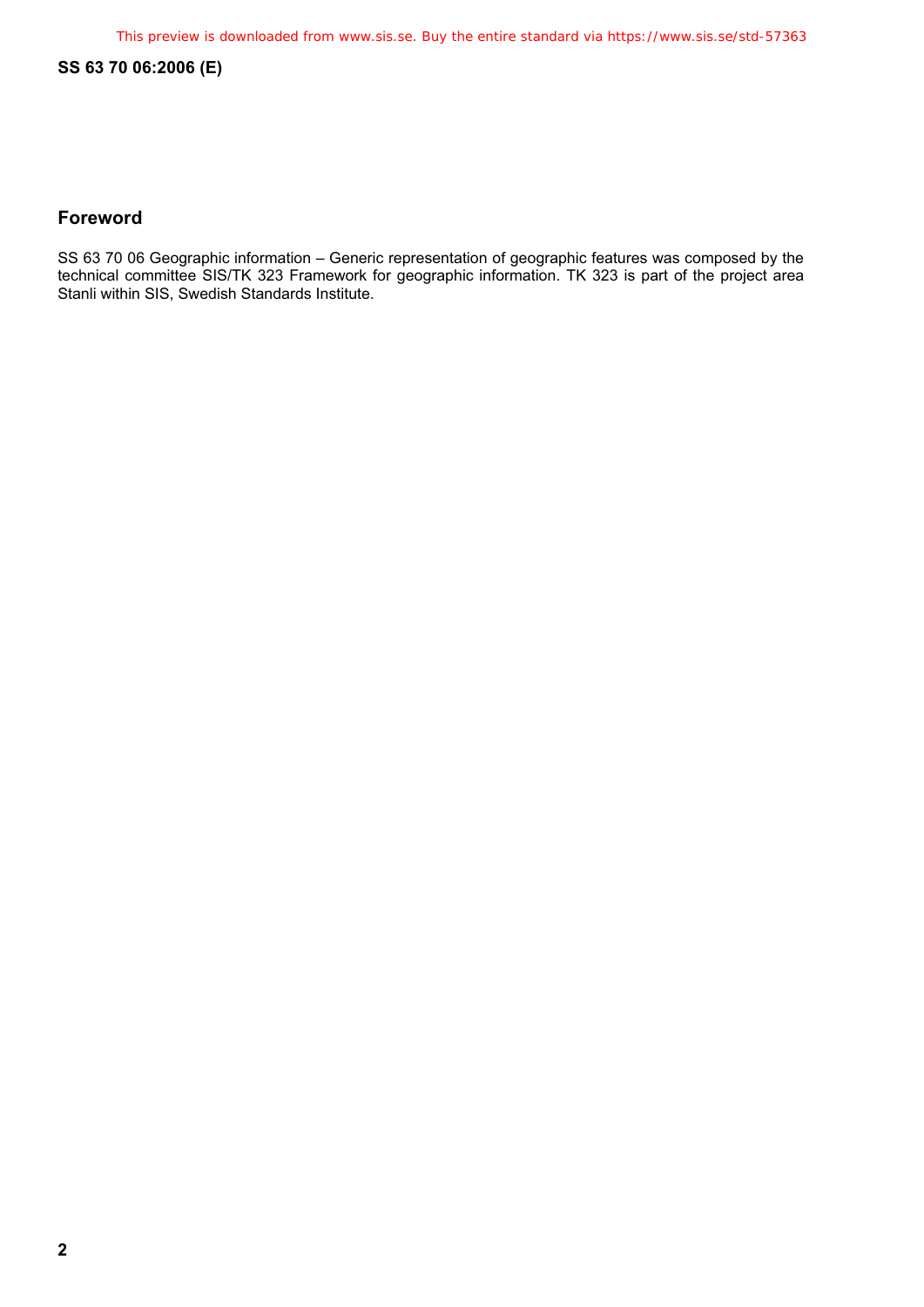# **0 Introduction**

# **0.1 Background**

The modelling method that has been practiced within Swedish standardisation for geographic information implies that different types of phenomena belonging to a defined field of application are modelled explicitly for that field of application. Examples of such phenomena are *tunnel, bridge, protection area* and *easement*. Phenomena with similar characteristics are classified as feature types which are named, assigned attribute types and are given relations to each other through association types. In this way a concept model is created which will become a basis for the application schema. Application schemas are created specifically for respective field of application and contain definitions of the field's specific phenomena. When the schemas are implemented and used in different applications, unique instances (features in the form of data) are created from the defined feature types. Each single feature in a dataset being used by an application is therefore of a feature type specially defined and structured for this field of application. This is called *type dependent representation.*

EXAMPLE The term *bridge* represents a specifically defined feature type in some application schema. *The Øresund Bridge* may then be a uniquely identified instance of the feature type *bridge*. *Öland Bridge* and *Golden Gate Bridge* may then represent other, uniquely named, instances of the same feature type as the *Øresund Bridge*, i.e. the feature type bridge.

One problem with the specifically oriented application schemas is the risk that they relatively soon will become out of date. When a new feature type is required or when an existing feature type needs modification with e.g. a new attribute, the standardised application schema must be remodelled and published in a new version. Depending on the system design, eventual modification of existing software may be relatively extensive when a standard is revised.

NOTE See also annex A - Starting points, considerations and standpoints.

# **0.2 Type independent feature model**

One way of avoiding the above mentioned problem is to develop and instead use a *generic* – *type independent feature model.* In a type independent feature model, no phenomena of any specific kind is expressly modelled. This technique makes it possible to construct a model and to develop application software without, at the time of modelling and development, knowledge about all feature types that may be managed by the application software when utilised.

A type independent feature model is therefore not able to specify data further than to say that a dataset contains features. The dataset contains a *type independent representation*. On the data level, the features are not distinguishable with respect to feature type.

# **0.3 Model for feature type catalogue**

The type independent feature model is thus not sufficient for interpretation of data. In order to understand the information and to be able to manage features of different types in different ways, it is dependant on a feature type catalogue – a list containing every feature type that the application shall be able to manage. When the catalogue is accessible, every feature is able to refer to the feature type in the catalogue that constitute its type definition

EXAMPLE A dataset based on a type independent feature model contains three features. On the data level, the features are indistinguishable. They are called feature *1*, *2* and *3*. The three features have each a character string attached. The three character strings are respectively *Öland Bridge*, *Golden Gate Bridge* and *Tingstad Tunnel*. In addition, every feature has an associated integer. These are respectively the integers 40, 70 and 7. Without the help of a catalogue, these data are not interpretable. A catalogue is accessible containing two feature types called *bridge* and *tunnel*. Furthermore, the catalogue tells that both types have the characteristic *vertical clearance*. The catalogue says that the characteristic shall be reported as an integer with the unit *metre*. Features 1 and 2 points to the catalogue and the feature type *bridge* and feature 3 points to the same catalogue and the feature type *tunnel*. Through the definitions in the identified catalogue, data in the dataset obtain a meaning.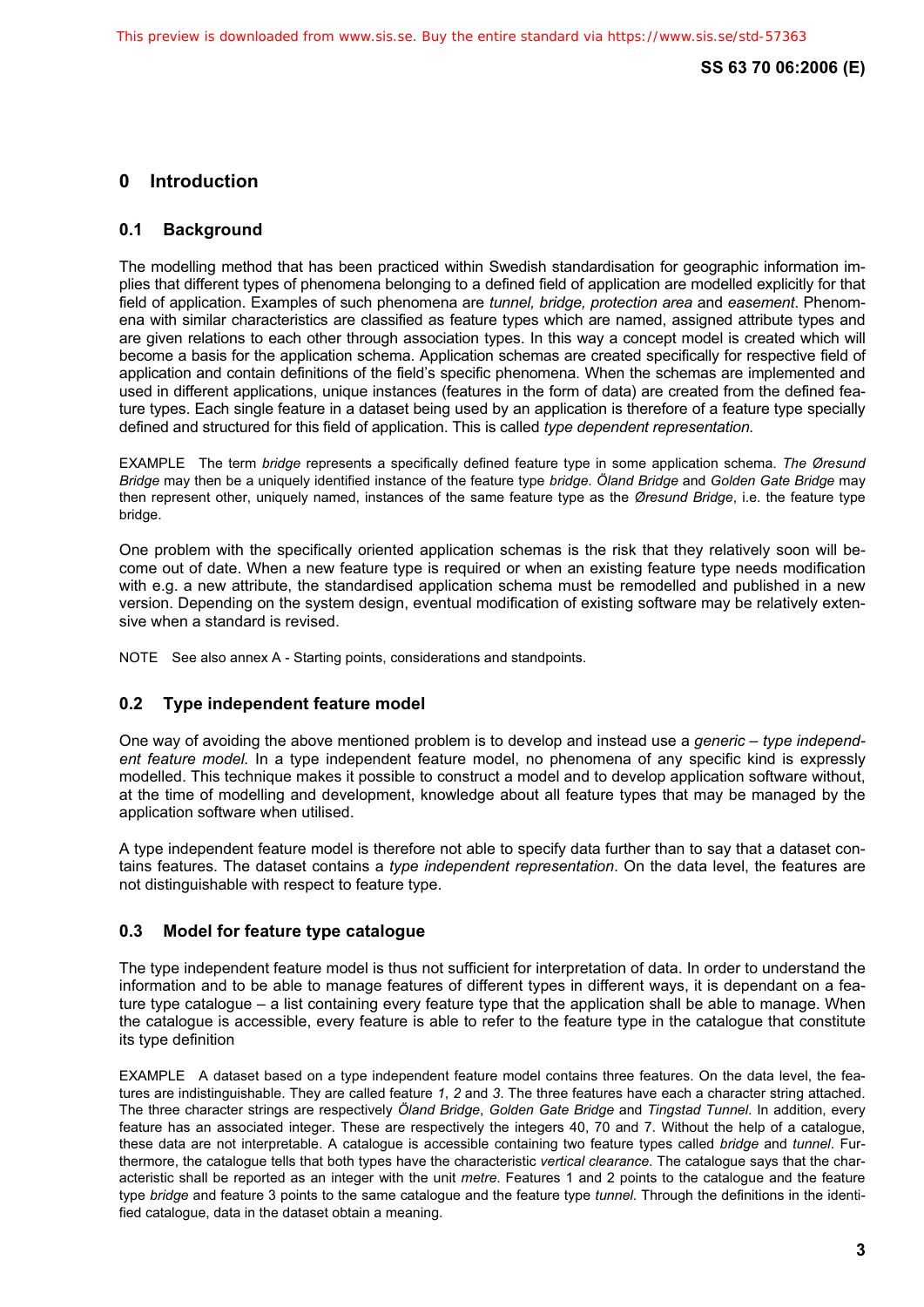It is evident from the example above that features in datasets and the contents of feature type catalogues have a defined relationship to each other. Features in datasets are structured in conformance with a type independent feature model. The content of the feature type catalogue is structured in conformance with the catalogue model. As the type independent feature model and the catalogue model, from a structural and concept related viewpoint, reflect each other, what the feature represents may be construed from the catalogue. See also the figure below.



#### **Figure 1 – Illustration of the principles for type independent representation**

The figure above also shows that the feature type catalogue is able to use names, codes and definitions from some external classification source. Examples on such are FACC (Feature and Attribute Coding Catalogue, DGIWG) and KF85 (Map Database, The Swedish Association of Local Authorities).

There are two type types of classification sources, those that are pure reference books and those that constitute feature type catalogues (data dictionaries) in conformance with this standard. The latter have also a specifying role and are included as component in executing programs.

# **0.4 Use of this standard**

The type independent feature model may be used independently to represent geographic phenomena, but may also be used together with some specially modelled, type dependent application schema. The type independent feature model, the catalogue model and the application schema are then together defining a complete feature representation for a field of application.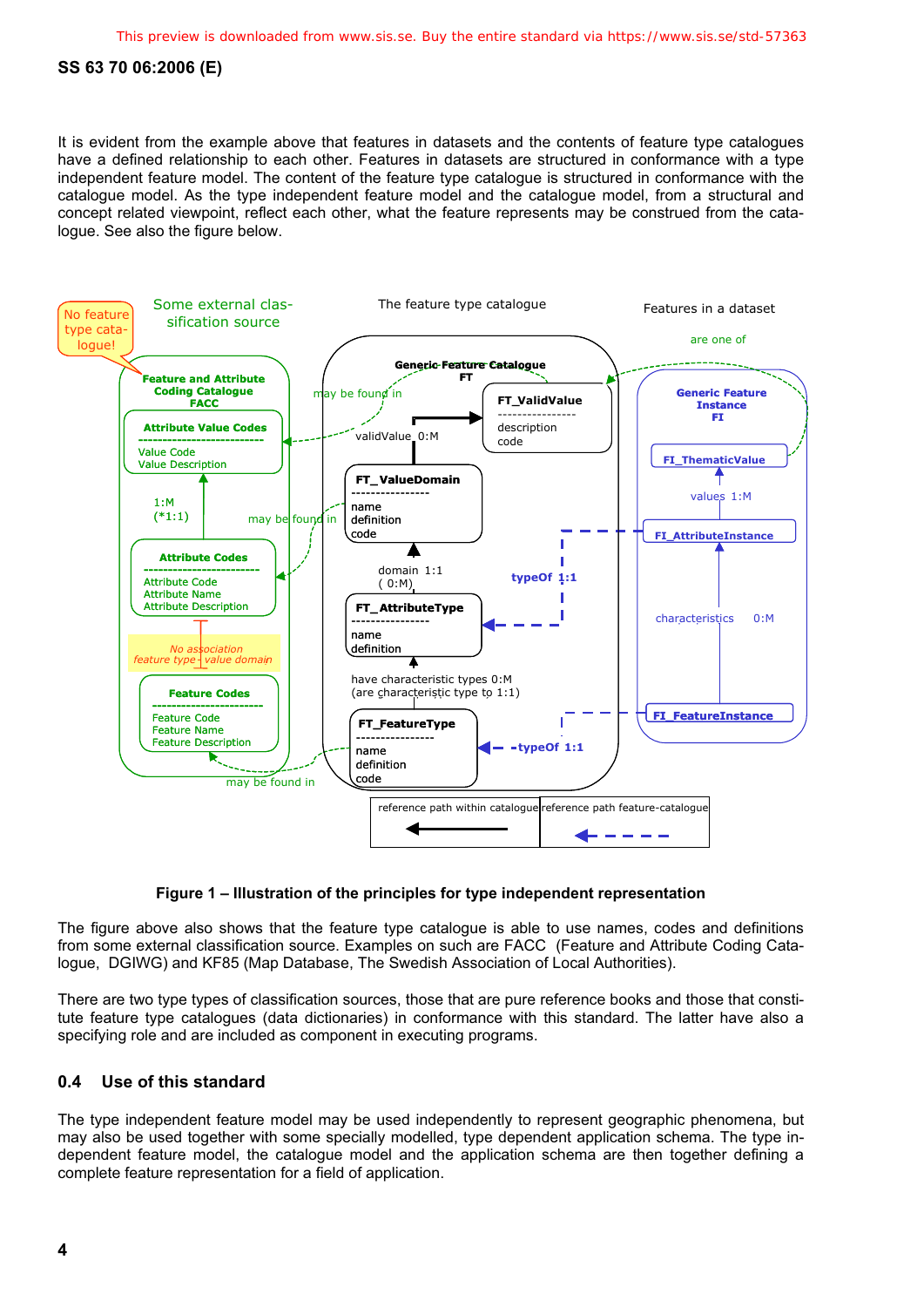Through the use of a type independent feature model and feature type catalogues, the possibility is given for simplified addition and modification of the definitions of feature types. When the application demands a specific and time stable feature representation, a specific application schema should be defined. When frequent changes in the collection of feature types are expected and permitted, a type independent representation may be advantageous to use. The data exchange may then be made less sensitive to changes.

Applications based on a type independent feature model will for larger parts be data driven. Simpler applications, only intended to present data, do not need reconstruction as new feature types are introduced. All feature types are managed in the same way and when a new feature type is encountered, a search in the feature type catalogue is, when needed, performed to find specific information about the new feature type. There is also nothing preventing applications built on a type dependent feature model to deliver their data in conformance with the type independent model or vice versa.

# **0.5 The relationship between this standard and ISO 19110 Methodology for feature cataloguing**

The feature type catalogue in this standard may superficially be regarded as competitor to ISO 19110. Looking at their aims and use, it is not.

ISO 19110 supplies a structure for the documentation of the semantic meaning of the classes, attributes, associations etc. that are part of an application schema. The application schema itself contains of course no semantic information.

This standard contains a type independent application schema. The definition of the feature types is done in the feature type catalogue. It defines in detail the construction of the different types as well as their semantic meaning. The definition structure for the construction of the types in detail is founded on *General Feature Model*  (GFM) in ISO 19109 and the definition structure for the semantic meaning of the types is founded on *Feature Catalogue* (FC) in ISO 19110. This is the cause for the likeness between the feature type catalogue of this standard and GFM and FC. In the latter respect – but only in this – this standard is overlapping ISO 19110.

The case is simply that the ISO 19110 catalogue structure is inadequate for the aim of this standard. The feature type catalogue in this standard is specifying in the smallest detail of the value domain which is necessary when a data driven application executes and processes data. ISO 19110 does explicitly state that it doesn't embrace this. ISO 19110 is solely defining. The aim is to be available for development of application schemas.

# **0.6 Early respectively late binding**

When part of an application is developed, and a type independent feature model forms the basis for the development, it can not, at the time of development, be adapted to manage specific feature types. It is only when the application is executed and provided with data that it recognizes which feature types to manage. This procedure is called *late binding*. If, on the other hand, the application schema that must contain every permitted feature type forms the basis for the development of an application, it is possible during development to create an application for the handling of just these feature types. This is called *early binding*.

The advantage with late binding is, as has been said above, greater flexibility and less sensitivity for changes. A price that may have to be paid for this flexibility is the risk for slower applications. Another disadvantage may arise if the catalogue model severely limits the possibilities for modelling in comparison with existing modelling languages (e.g. the modelling possibilities in UML and ISO/TC 19103 or EXPRESS).

Finally, for each use of this standard, it must be decided what role and status the feature type catalogue has. If the catalogue is to be regarded as a standard, part of the problems remains, namely the procedure regarding revision of standard.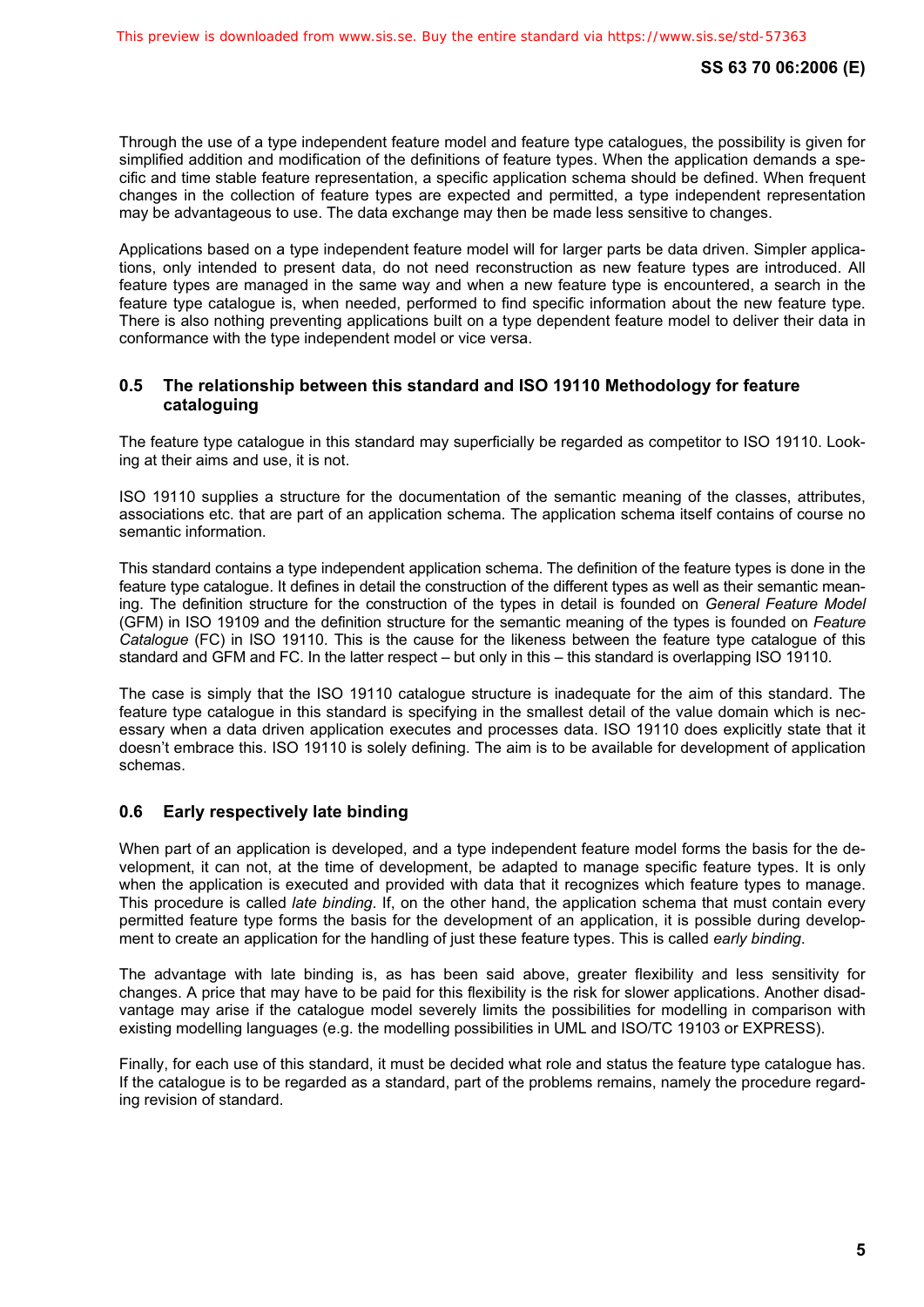# **1 Scope**

The aim of this standard is to define an interface for the exchange of geographic information where exact knowledge about what feature types will be managed is unnecessary at the time of development of an interface. Secondary, it may form the basis for the definition of storage structures and for the development of applications, especially export and import routines.

This standard defines a *type independent feature model* and a *catalogue model* for feature type catalogues. The two models may together be used for type independent representation and data exchange within arbitrary fields of application.

This standard contains:

- application schema for the representation of contents in feature type catalogues
- application schema for type independent representation of geographic features

For a geographic dataset utilising this standard may:

- the permitted content of the dataset, including type of spatial representation, be specified in the feature type catalogue
- the meaning of data be interpreted

NOTE ISO 19110 only supports catalogue contents with the latter purpose.

The schemas of this standard support

- classification and definition of feature types
- classification and definition of characteristics of feature types
- definition of value domains, including references to standardised value domains in the ISO 19100 series (representation of geometry, topology, temporal aspects, quality and other metadata etc.)
- classification and definition of associations between feature types, among them aggregates
- generalisation/specialisation of feature types
- digital representation of phenomena, characteristics and associations
- grouping of feature types and value domains within a catalogue
- period of validity for definitions in the feature type catalogue
- management of different versions of features over time
- The schemas do not support:
- operations for feature types
- derived or redefined attributes
- multiple inheritance
- specialisation of feature types
- overlapping specialisation (compare with ANDOR in EXPRESS)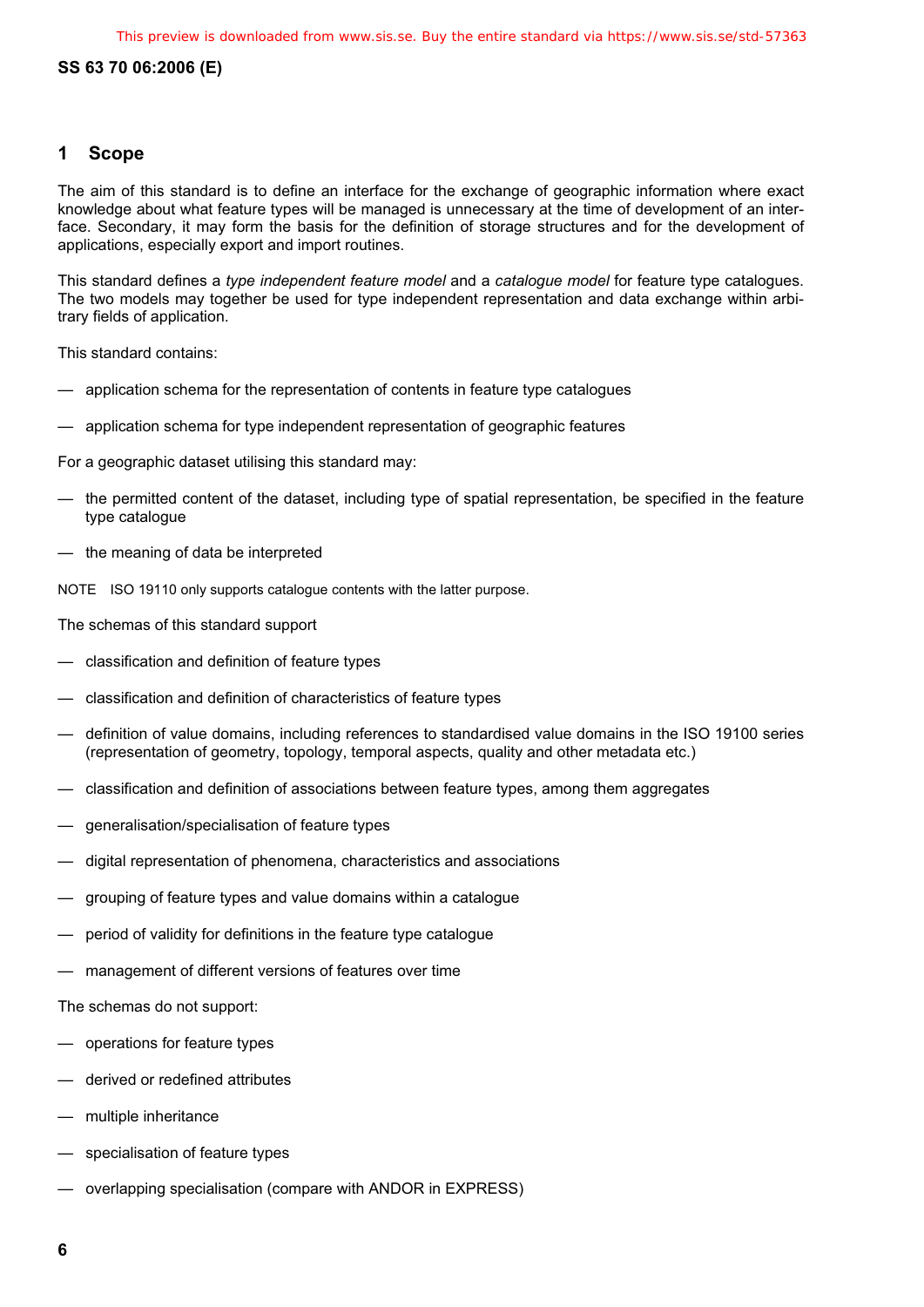indirect spatial references in relation to infrastructure networks

— change management

Nor does this standard encompass administration and rules for the publication of catalogues and catalogue versions or catalogue content. This standard does not define any special transfer syntax.

NOTE Phenomena may be spatially stated. The geographic feature has normally a geometric or topologic representation. This is contained in the standard within value domains for attributes. I some cases, most generally within infrastructure networks, geometry and topology may be supplemented or substituted by an indirect position in relation to other features. This standard does not encompass such indirect spatial references. It is presumed that such are handled by the applications and standards there they are needed.

The extent of this standard is illustrated in the figure below.



**Figure 2 – Illustration of the model's extent and limitations**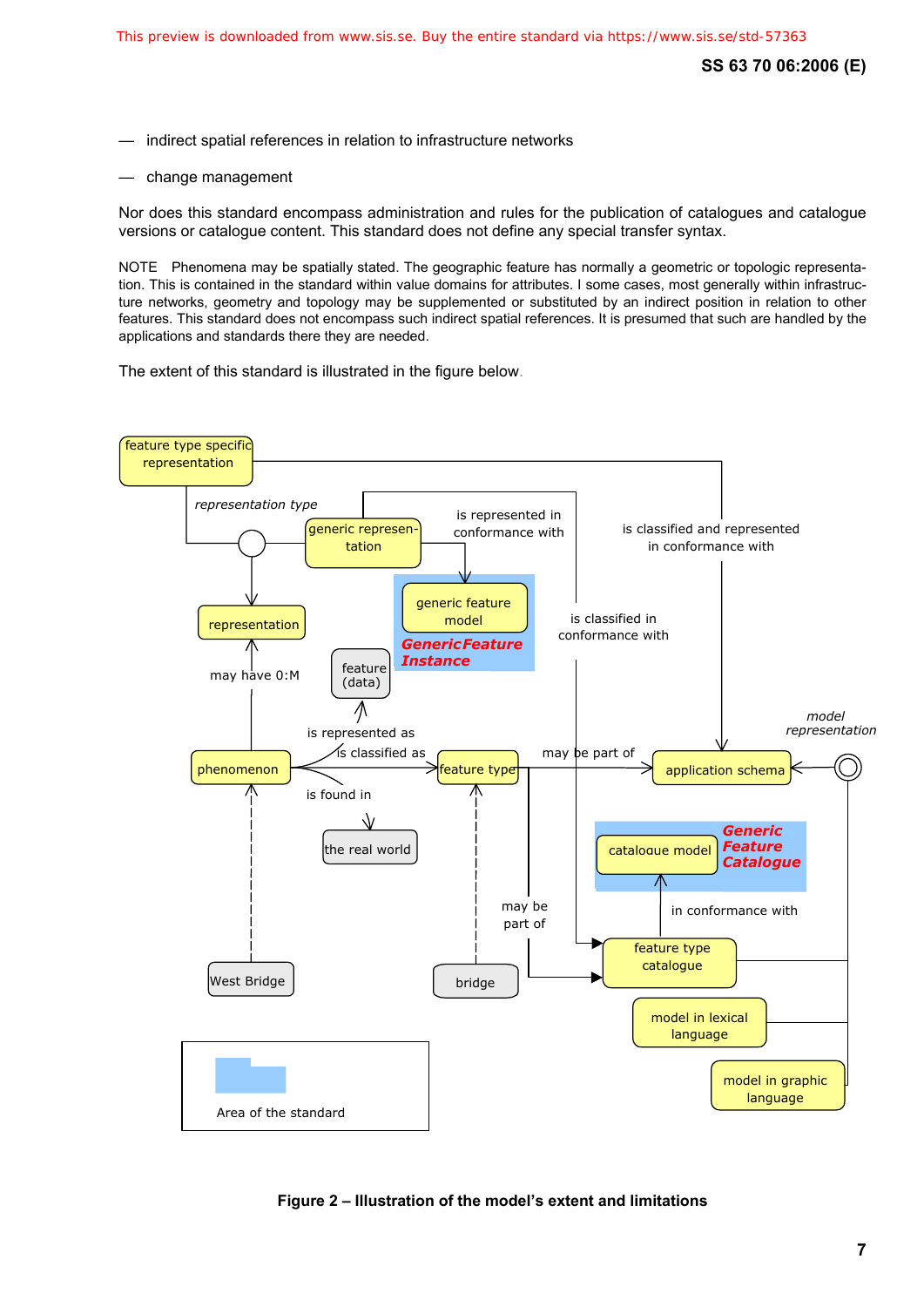# **2 Normative references**

The following reference documents are indispensable for the application of this document. For dated references, only the edition cited applies. For undated references, the latest edition of the referenced document (including any amendments) applies.

| SS 63 70 07            | Geographic information – Representation of changes in datasets                                            |
|------------------------|-----------------------------------------------------------------------------------------------------------|
| SIS-ISO/TS 19103:2006  | Geographic information - Conceptual schema language                                                       |
| <b>SS-EN ISO 19107</b> | Geographic information – Spatial schema                                                                   |
| <b>SS-EN ISO 19108</b> | Geographic information – Temporal schema                                                                  |
| <b>ISO 19109</b>       | Geographic information – Rules for application schema                                                     |
| <b>SS-EN ISO 19112</b> | Geographic information - Spatial referencing by geographic identifiers                                    |
| <b>SS-EN ISO 19115</b> | Geographic information – Metadata                                                                         |
| SS-ISO/IEC 19501:2005  | Information technology - Open Distributed Processing - Unified Modeling<br>Language (UML) - Version 1.4.2 |

NOTE 1 This standard is based on ISO 19110 for identification and description of feature type catalogues. Furthermore, the value domains of the attribute types, that define the attributes representation, have in the model been separated from the attribute type, that defines the meaning of an attribute. This makes it possible to use the same value domain in the catalogue for several attribute types for the same or different feature types.

Besides this, the possibility to assign feature types and value domains to categories (themes, sections etc.), has been incorporated for the objective of increasing the lucidity and facilitate the management of the content of a feature type catalogue.

NOTE 2 This standard is based on ISO 19109 for the definition of feature types. Furthermore, demands from Swedish participants has resulted in additions of definitions for e.g. periods of validity and structured value domains for attributes.

NOTE 3 This standard implies use of ISO 19118 for XML-representation, e.g. for identification and reference from features to the feature type catalogue. The feature model defined in ISO 19118 has been judged insufficient e.g. with regard to the demand for management of different time versions of one and the same phenomenon.

# **3 Terms and definitions**

For the purpose of this document, the following terms and definitions are applicable. Some of the concepts are illustrated in figure 3.

#### **3.1**

**abstract** 

class of which there can be no instances

#### **3.2**

#### **aggregation**

association with the meaning: that consists of [UML]

#### **3.3**

#### **application schema**

formal description of data structure, rules and content for information within a certain application area [Handbok för samverkande GIS]

NOTE 1 Application schemas shall be documented in UML as package and class diagrams.

NOTE 2 Application schema was earlier called application model